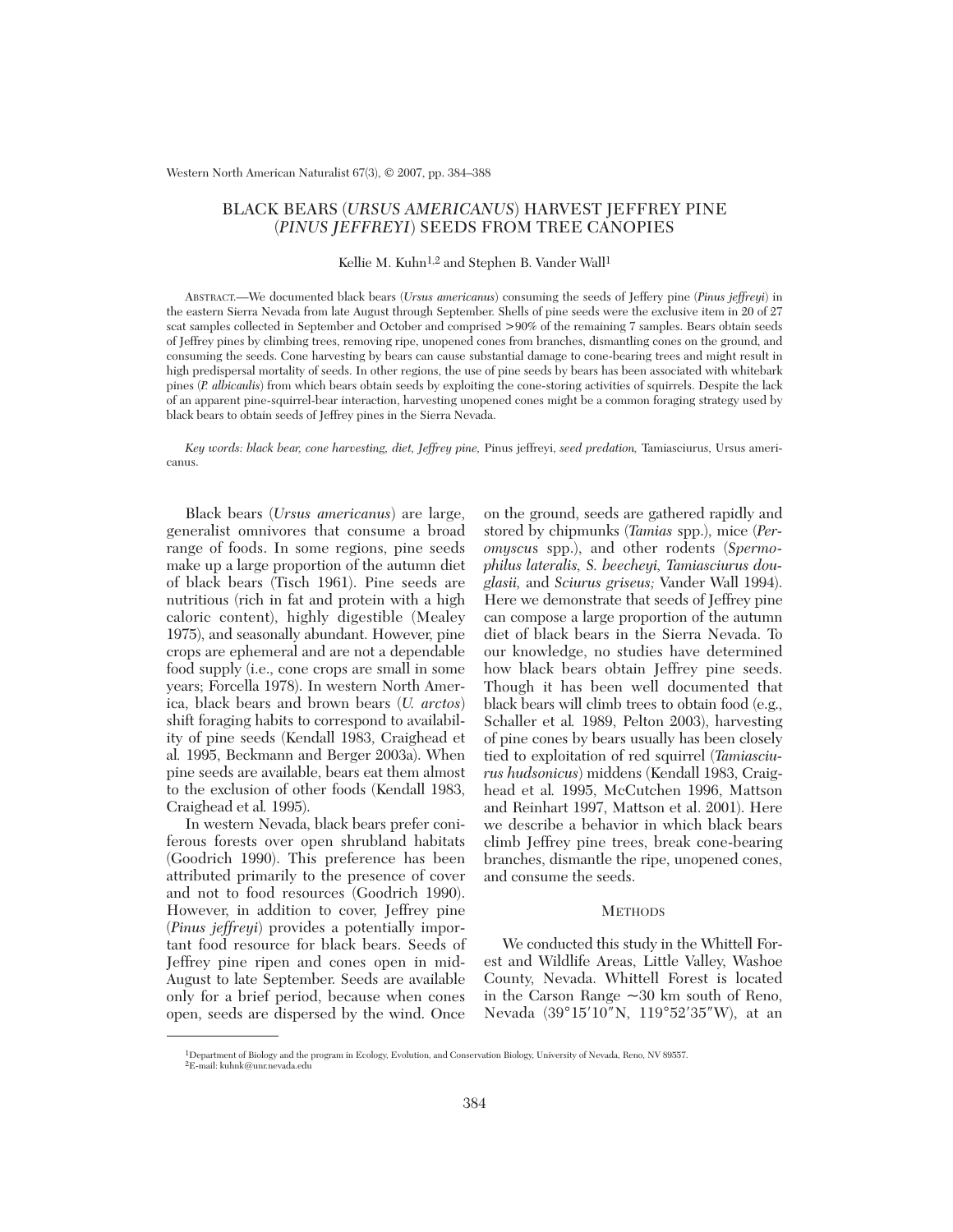elevation of 1960–2680 m. The density of bears in the area is  $\sim$ 3.2 individuals  $\cdot$  100 km<sup>-2</sup> (Beckmann and Berger 2003b). The dominant tree species are Jeffrey pine (*P. jeffreyi*) and lodgepole pine (*P. contorta*), and dominant understory shrubs include antelope bitterbrush (*Purshia tridentata*), tobacco bush (*Ceanothus velutinus*), greenleaf manzanita (*Arctostaphylos patula*), and Sierra chinquapin (*Castanopsis sempervirens*). At this site, seeds of Jeffrey pines are eaten and dispersed by deer mice (*Peromyscus maniculatus*), yellow-pine chipmunks (*Tamias amoenus*), long-eared chipmunks (*T. quadrimaculatus*), golden-mantled ground squirrels (*Spermophilus lateralis*), and California ground squirrels (*S. beecheyi*). Douglas's squirrels (*Tamiasciurus douglasii*) cut cones off Jeffrey pines and store them individually in holes in the ground. Birds that eat pine seeds in Whittell Forest include Steller's Jays (*Cyanocitta stelleri*), Clark's Nutcrackers (*Nucifraga columbiana*), and Red Crossbills (*Loxia curvirostra*).

We collected data for this study opportunistically while conducting a study on yellowpine chipmunks. We observed that bears were harvesting cones from the tops of trees during early September 2002 and 2003. In 2002 we identified 18 trees from which bears had harvested cones (hereafter referred to as "bear trees") based on the presence of shredded cones, freshly broken branches beneath trees, and claw marks on tree trunks. Cones dismantled by bears were distinguished easily from those stripped by squirrels; bears shredded cones into small pieces, whereas squirrels obtained seeds by removing pine scales, leaving cone cores intact. For each bear tree, we measured the diameter at breast height, and using a clinometer, we measured height of the lowest limb and total height. Additionally, we measured the diameter of broken branches with cone scars, counted the number of cone scars per branch, and estimated the number of shredded cones beneath bear trees.

We estimated cone production in 2003 by counting all the cones on 29 mature Jeffrey pines. Trees were arbitrarily selected because cones could be counted from all sides. Cones were counted on each tree in August with aid of binoculars and a spotting scope. To determine the number of viable seeds per cone, we collected 51 cones from Jeffrey pines that had low-hanging branches and we allowed these

cones to air-dry until open. After cones opened we determined the number of filled (potentially viable) seeds, empty seeds, and insectinfested seeds per cone. These data enabled us to estimate average seed production.

We collected bear scats on 9 September 2002 while walking along an arbitrarily selected 2.7-km linear transect and along 7 km of dirt road on 31 October. Twenty-three scats were collected in the forest and 4 were collected from the shrub habitat. In 2 cases, 2 samples were collected from beneath the same bear tree (in both cases 1 scat appeared to be from an adult bear and 1 from a juvenile). Scats were frozen for later analysis. We soaked scat samples in a 2% bleach solution until soft, teased them apart, and then soaked them for an additional 2 minutes. Samples were washed through a series of 5 sieves to separate solids by size. The smallest sieve (pore size 710 μm) precluded loss of small seed fragments. Samples were rinsed until only undigested food items remained. We pooled the contents of sieves and dried them in an oven at 45°C. Shells of pine seeds, wings of seeds, and grass were separated and weighed. Other food items were separated, identified, and counted.

To determine the relationship between the mass of shells and the number of seeds eaten, we hulled 200 Jeffrey pine seeds and removed the kernels. We air-dried shells for 28 days, and then weighed them prior to simulating mastication by crushing. We washed the crushed seed shells through the same set of sieves used for scat samples, and then ovendried and reweighed the pooled shell fragments. To estimate the number of pine seeds in scats, we divided the mass of the seed shells that we had separated from the scat by the mass of our 200 crushed and dried seed shells, and then multiplied by 200.

In addition to dietary analysis, we made opportunistic observations of bears consuming seeds from beneath Jeffrey pines and of bears harvesting cones from the tops of trees in September 2003.

# **RESULTS**

In 2002 we located 27 scat samples, which contained shells of ~32,513 Jeffrey pine seeds. Two scats with small diameters contained an estimated 268 and 379 seed shells, respectively. We estimated that the remaining 25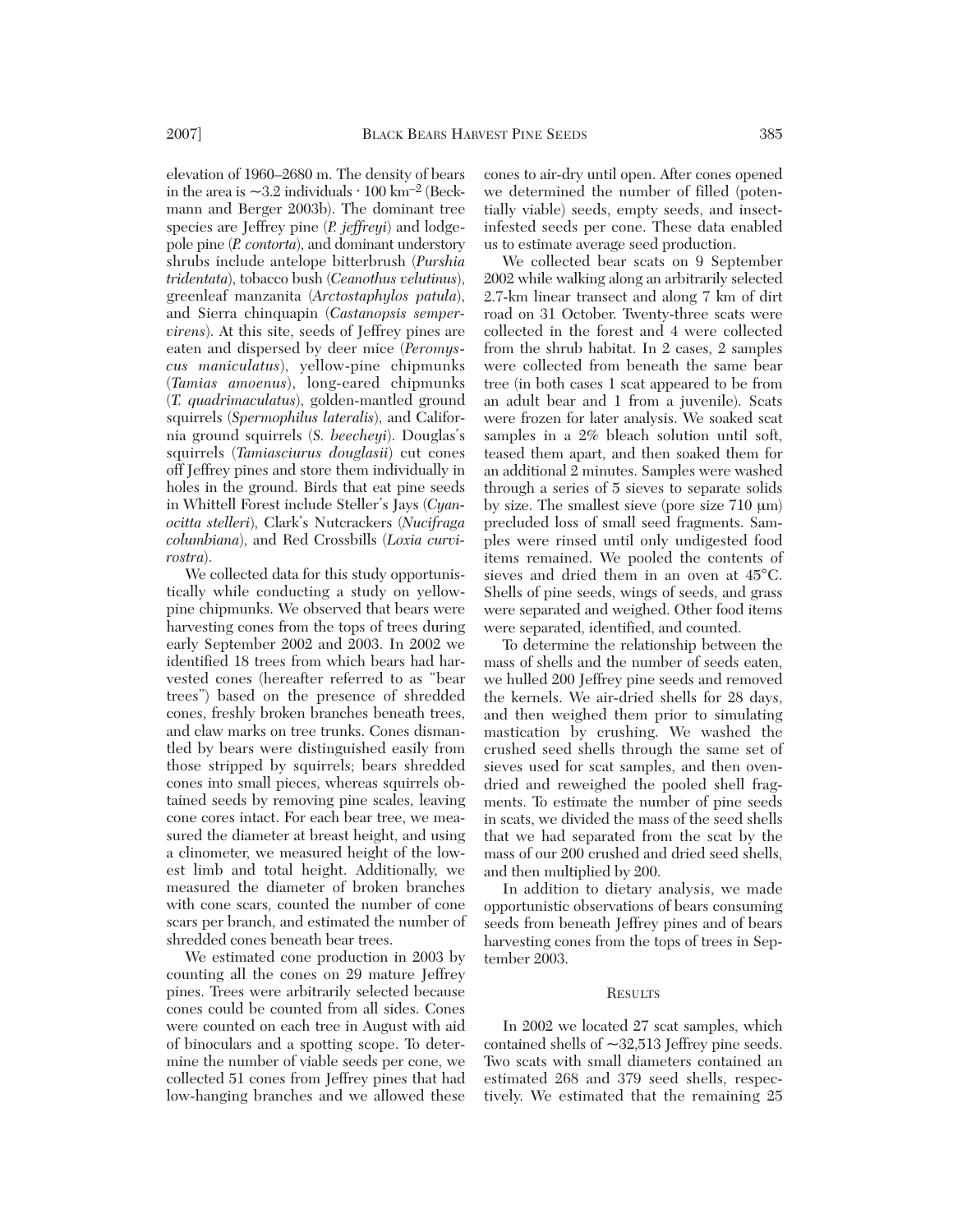scats each contained  $\sim$ 1274  $\pm$  627 seeds (range 492–3251 seeds per scat; each mean is reported with 1 standard deviation). We are not sure how many bears produced these scats, but we are fairly certain that the scats were from several different individuals. During this study, we observed 14 bears (some marked with eartags and radio-collars and some unmarked) on the study site. Additionally, we found hair of 3 different shades on the bark of 5 bear trees. Finally, bear trees were often near each other but groups of these trees were sometimes spaced up to 7 km apart.

We found only 4 unmasticated seeds in 1 scat sample (0.012% of estimated consumed seeds). Wings from pine seeds were found in large quantities in scats; in some cases, they approximated the number of estimated seeds. However, little debris from cones was found in scats  $(n = 3$  cone scales, all samples combined), indicating that bears were adept at separating seeds from cone material.

Food items other than pine seeds were found in 7 scats. Five scats contained grass  $(1.78 \pm 0.93 \text{ g})$ , 3 contained wasp fragments (*Vespula* spp.), and 1 contained part of an undigested chipmunk (*Tamias* sp.). In addition, 1 scat contained seeds from 67 manzanita fruits, 2 *Prunus* pits, and 2 rodent claws; however, shells of pine seeds represented >90% of the sample.

In 2002 Jeffrey pines produced  $92.0 \pm 92.7$ cones per tree  $(n = 29$  mature trees) containing 90.9 ± 65.3 filled seeds per cone (*n* = 51 cones). Thus, we estimated that average seed production in 2002 was ~8363 seeds per tree. On average, 1 scat from an adult bear represented the consumption of all seeds from 14 cones, assuming the bear consumed all the seeds within those cones. We found  $22.6 \pm$ 20.3 broken branches (range 1–88) beneath bear trees and  $9.4 \pm 17$  cone scars per bear tree. Numbers of shredded cones per tree (27.3  $\pm$  26.5, range 4–102) often exceeded the number of cone scars on branches. We estimated that 27 cones represent about 30% of the cone production of a Jeffrey pine in 2002.

On 13 September 2003, 1 of us (Kuhn) observed a sow and her 2 cubs licking winddispersed pine seeds from off the ground. The 2 cubs (~7.5 months old) climbed a Jeffrey pine tree and foraged on cones, while the sow continued to lick pine seeds from the ground beneath the tree. Initially, the cubs obtained seeds by licking them from open cones. They also harvested cones by pulling the branches close to themselves with their mouths and then stripping cones from branches with their forepaws. The cubs also jumped up and down on branches, which caused seeds to fall from open cones and also some cones to fall to the ground. Most harvesting behavior was observed while cubs were at the top of the tree  $\sim 24$  m above ground) where cones were closest to the trunk and diameters of branches were small. In 2 instances when cones were not easily stripped from branches, 1 cub twisted a coneladen branch around a larger branch until the cone-laden branch broke. All broken branches with cones were dropped to the ground. At 1 point, the mother ascended the tree (to about 3 m) and mouthed an unopened cone. However, she stopped foraging and became vigilant on a large, low limb. Cubs harvested 12 cones before being startled by the observer. When they descended, all 3 bears retreated into the forest and did not feed on the fallen cones.

### **DISCUSSION**

The results of our study show that (1) black bears consume Jeffrey pine seeds during early to late autumn, (2) seeds of Jeffrey pines were a significant food of black bears in 2002, (3) harvesting of pine seeds by bears can result in substantial damage to cone-bearing trees, and (4) black bears do not disperse the seeds of Jeffrey pine.

We suspect that Jeffrey pine seeds from harvested cones are among the most important dietary items for black bears in the eastern Sierra Nevada during the months when bears prepare for winter dormancy. Twenty of the 27 scat samples collected in 2002 were composed entirely of shell fragments from pine seeds. Seeds of Jeffrey pines are rich in fat (47.8%) and protein (31.5%, based on wet seed mass; Vander Wall 1995). Assuming 1274 seeds per scat and 7 scats per day (range 0–7 scats per day for grizzly bears; Roth 1980), adult bears could consume about 267,540 seeds over 30 days. At 66.5 mg and 1685 J per seed (Vander Wall 1995), this large number of seeds is equivalent to about 17.8 kg and 450,805 kJ.

We suggest that 2 factors contribute to differences in foraging behaviors of black bears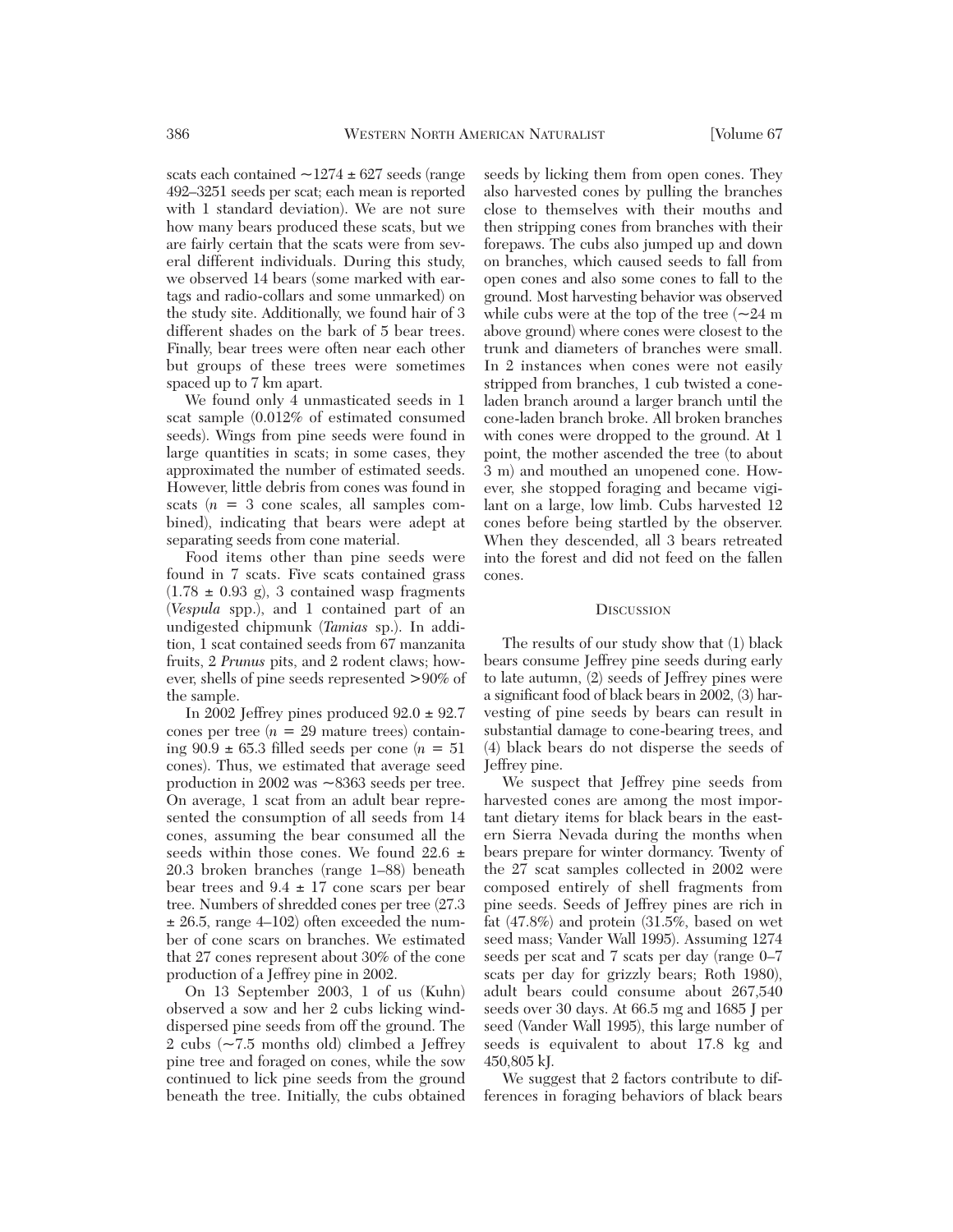in Jeffrey pine versus whitebark pine forests. First, red squirrels in the whitebark pine forests cut unopened cones from trees and cache them in moist accumulations of cone debris (middens) to prevent cones from opening. Bears excavate middens to pilfer cones and consume the seeds. Exploitation of middens by bears depletes food stores of squirrels (Kendall 1983, Mattson and Reinhart 1997). In areas where squirrels form middens, climbing trees to harvest cones might be more energetically expensive for bears than raiding middens. In contrast, on the drier east slope of the Sierra Nevada, Douglas's squirrels do not construct middens, and they cut relatively few cones of Jeffrey pines (Kuhn personal observation). When Douglas's squirrels harvest these cones, they store them individually in small holes in the soil. Consequently, there are no rich larders of cones for bears to exploit in this part of their geographic range.

A 2nd factor that might influence the foraging strategies of black bears is cone morphology. Seeds of whitebark pines are protected within relatively small, indehiscent cones  $(-50-70 \text{ mm long})$  with scales that are poorly lignified (Lanner 1982). Because cones are indehiscent, seeds are retained in cones until harvested. Most cones are cut and quickly stored by red squirrels, or dismantled by nutcrackers as they harvest seeds (Tomback 1978, Hutchins and Lanner 1982, Arno and Hoff 1989). Brown bears easily obtain seeds from whitebark pine cones by breaking them open with their teeth or by stepping on them (Kendall 1983). In contrast, cones of Jeffrey pines are larger  $(\sim 137 \pm 16 \text{ mm} \cdot \text{long})$ ; Johnson et al*.* 2003), highly lignified, and armed with spines. Before scales open, seeds are difficult to extract and they remain unavailable to many species that forage for seeds. After scales dehisce, winged seeds fall from cones and are scattered by the wind (Krugman and Jenkinson 1974). Therefore, to obtain large numbers of these seeds, bears must harvest them from cones before the cones open. Thus, scarcity of easily pilfered squirrel middens in the region, and the difficulty of obtaining large numbers of seeds after they are wind-dispersed are likely the reasons why bears climb Jeffrey pines to harvest cones.

Black bears directly reduce future cone production of Jeffrey pine through seed predation and damage to trees. Cone-bearing branches were broken off at or near the cones, which are at the terminal ends of branches. Loss of terminal ends removes the apical meristem and cone primordia, thus reducing future growth and cone production. Meristem damage can have substantial long-term consequences for seed production (Strauss and Agrawal 1999). In addition to tree damage, black bears might reduce fitness of Jeffrey pines through predispersal seed predation. Unmasticated pine seeds were rare in scat samples, and those present were tightly bound inside the dense matrix of the scat. This suggests that in the unlikely event that seeds survive bear mastication and digestion, seeds might be unable to germinate unless freed from feces through weathering or foraging activity of rodents (e.g., Janzen 1982).

## ACKNOWLEDGMENTS

We are grateful to E. Hager for her assistance in the field. S. Agosta, J. Briggs, M. Beck, W. Hampton, and E. Peacock provided useful comments on earlier drafts of this manuscript.

#### LITERATURE CITED

- ARNO, S.F., AND R.J. HOFF. 1989. Silvics of whitebark pine (*Pinus albicaulis*). USDA Forest Service, General Technical Report INT-253, Ogden, UT.
- BECKMANN, J.P., AND J. BERGER. 2003a. Rapid ecological and behavioural changes in carnivores: the responses of black bears (*Ursus americanus*) to altered food. Journal of Zoology 261:207–212.
- \_\_\_\_\_\_. 2003b. Using black bears to test ideal-free distribution models experimentally. Journal of Mammalogy 84:594–606.
- CRAIGHEAD, J.J., J.S. SUMNER, AND J.A. MITCHELL. 1995. The grizzly bears of Yellowstone. Island Press, Washington, DC.
- FORCELLA, F. 1981. Cone production by pinyon cone beetle (*Conopthorus edulis;* Scolytidae): dependence on frequency and magnitude of cone production. American Naturalist 116:594–598.
- GOODRICH, J.M. 1990. Ecology, conservation, and management of two western Great Basin black bear populations. Master's thesis, University of Nevada, Reno.
- HUTCHINS, H.E., AND R.M. LANNER. 1982. The central role of Clark's Nutcracker in the dispersal and establishment of whitebark pine. Oecologia 55:192–201.
- JANZEN, D.H. 1982. Removal of seeds from horse dung by tropical rodents: influence of habitat and amount of dung. Ecology 63:1887–1900.
- JOHNSON, M., S.B. VANDER WALL, AND M. BORCHERT. 2003. A comparative analysis of seed and cone characteristics and seed dispersal strategies of three pines in the subsection Sabinianae. Plant Ecology 168:69–84.
- KENDALL, K.C. 1983. Use of pine nuts by grizzly and black bears in the Yellowstone area. International